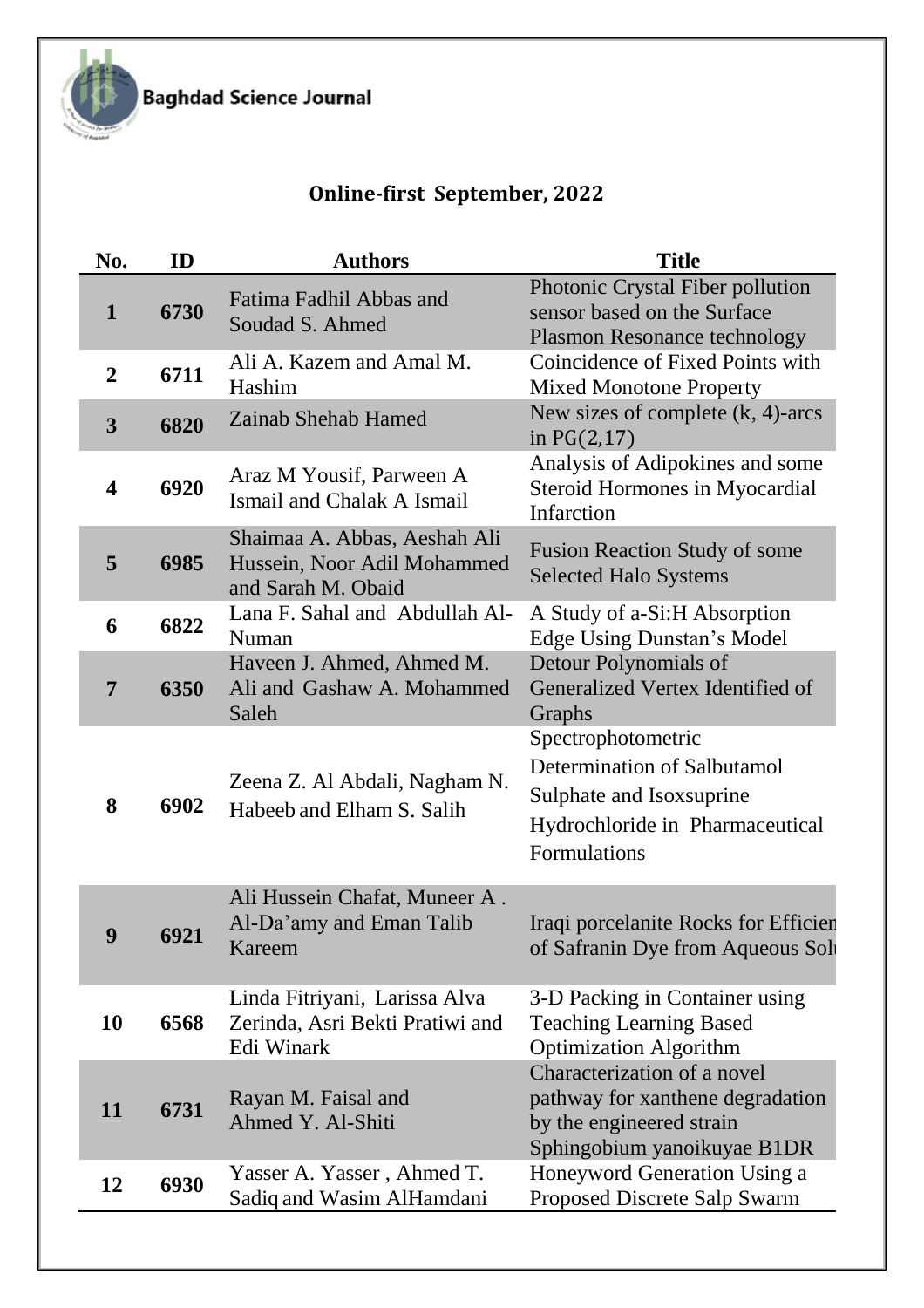| 13 | 7073 | Israa Mahdi Al-Sudani, Ali<br>Hussein Mohammed Ali<br>AlKhafaji and Reyadh Salim<br>Mohammed                                                             | Algorithm<br><b>Correlation Expression Between</b><br>P52 and BCL2 Among Iraqi<br><b>Women with Breast Carcinoma</b>                                                                   |
|----|------|----------------------------------------------------------------------------------------------------------------------------------------------------------|----------------------------------------------------------------------------------------------------------------------------------------------------------------------------------------|
| 14 | 6966 | Samaa S. Mahmood,<br>Falah H. Hussien and Abbas J.<br>Atiyah                                                                                             | Carbon Nanotubes: Synthesis via<br><b>Flame Fragment Deposition</b><br>(FFD) Method<br>from Liquefied Petroleum Gas                                                                    |
| 15 | 7036 | Fadya F. Mohammed                                                                                                                                        | Equilibrium, Kinetic, and<br>Thermodynamic Study of<br><b>Removing Methyl Orange Dye</b><br>from Aqueous Solution Using<br>Zizphus spina-christi Leaf<br>Powder                        |
| 16 | 6516 | Thabit Sultan Mohammed,<br>Awni Ismail Sultan, Khattab<br>M. Ali Alheeti,<br>Karim Mohammed Aljebory,<br>Hasan Ismail Sultan and Muzhir<br>Shaban Al-Ani | <b>COVID-19 Diagnosis Using</b><br><b>Spectral and Statistical Analysis</b><br>of Cough Recordings Based on<br>the Combination of SVD and<br><b>DWT</b>                                |
| 17 | 3683 | Noori Mohammed Luaibi and<br>Raghda Ali Mohammed                                                                                                         | Physiological and Hormonal<br><b>Effects of Titanium Dioxide</b><br>Nanoparticles on Thyroid<br>Function and The Impact on<br><b>Bodyweight in Male Rats</b>                           |
| 18 | 7088 | Kawther Adeeb Hussein,<br>Shatha Mahdi and Naser<br>Shaalan                                                                                              | Synthesis, Spectroscopy of new<br>lanthanide complexes with Schiff<br>Base derived from (4-<br>antipyrinecarboxaldehyde with<br>ethylene di-amine) and<br><b>Study the Bioactivity</b> |
| 19 | 6898 | <b>Asuman Yilmaz and Mahmut</b><br>Kara                                                                                                                  | <b>Estimation of Parameters for the</b><br><b>Gumbel Type-I Distribution</b><br>under Type-II Censoring Scheme                                                                         |
| 20 | 6786 | Gorantla Naresh Babu, Menaka<br>Muthukarupan and Hindustan<br>Abdul Ahad                                                                                 | Impact of Azadirachta indica<br>Fruit Mucilage on particle size<br>and swelling index in Central<br><b>Composite Designed Acyclovir</b><br>mucoadhesive microspheres                   |
| 21 | 6996 | Anjaneyulu Mekala, Vijaya<br>Chandra Kumar U and R.                                                                                                      | Some K-Banhatti Polynomials of<br><b>First Dominating David Derived</b>                                                                                                                |